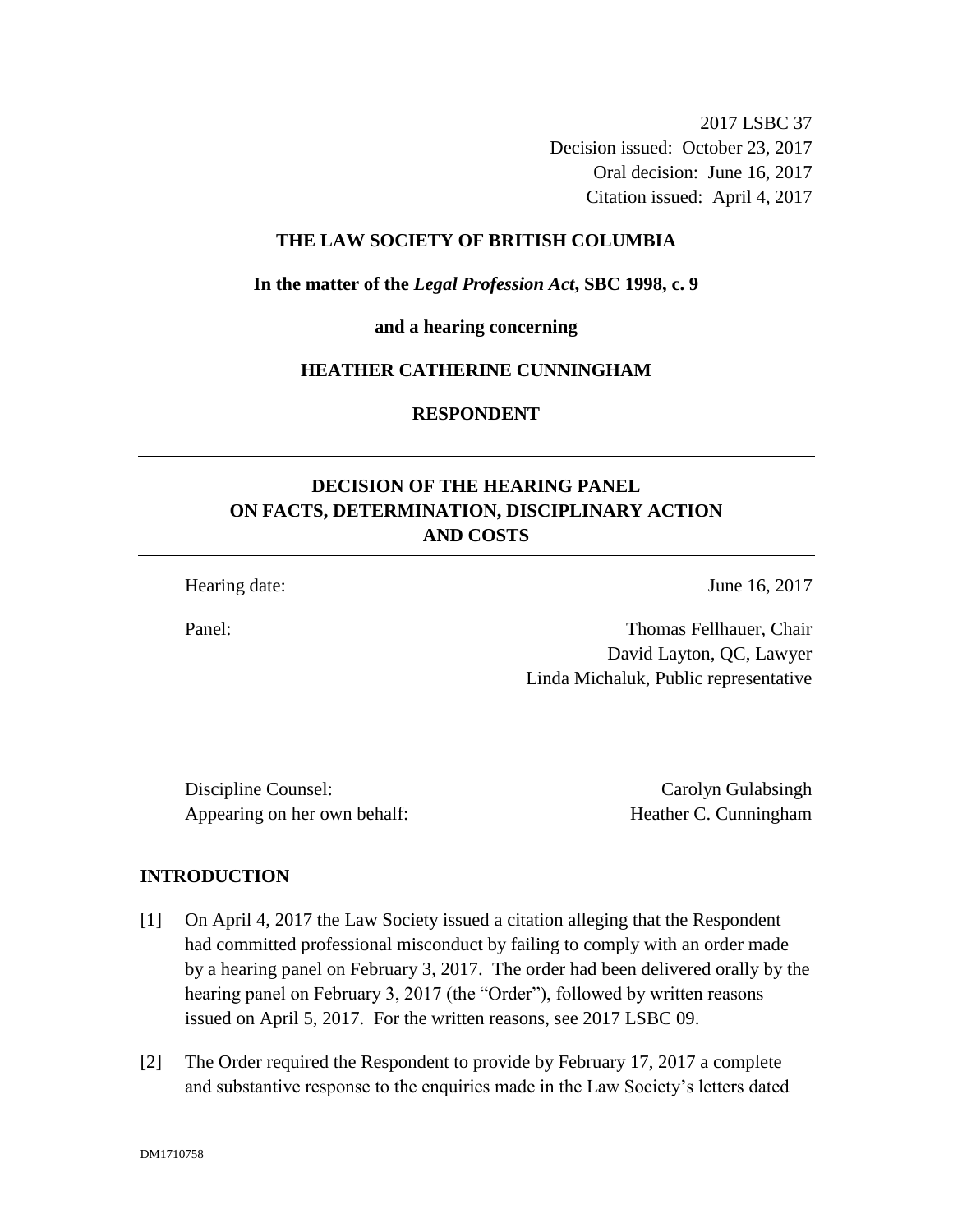August 4, 2016, September 15, 2016, September 30, 2016, and the Law Society's email dated October 4, 2016.

- [3] These enquiries made by the Law Society related to an investigation into a complaint made by one of the Respondent's clients (the "Complaint"). The Complaint related to the failure by the Respondent to reply to her client on a probate matter.
- [4] The Respondent did not provide a response to the Law Society enquiries by February 17, 2017. The Law Society therefore issued the citation mentioned in para. 1 above.
- [5] The Law Society elected to proceed by way of a summary hearing under Rule 4-33 of the Law Society Rules.
- [6] Pursuant to Rule 4-33(2)(a), the Law Society provided evidence by way of affidavit at the facts and determination stage of the hearing. Counsel for the Law Society also made written and oral submissions. The Respondent led no evidence and made no submissions at this stage of the hearing. In particular, the Respondent did not contest the Law Society's contention that she had committed professional misconduct by failing to comply with the Order.
- [7] After considering the evidence and submissions, we provided brief oral reasons concluding that the Respondent had committed professional misconduct as alleged in the citation. We advised that written reasons would follow.
- [8] As permitted by Rule 4-33(3), we then received submissions from the Law Society and the Respondent on the issue of disciplinary action. We agreed with the position of the Law Society and ordered that the Respondent should be suspended for one month or until she provided a complete and substantive written response to the Law Society's requests for information, whichever was later. We also ordered that costs of \$2,542.70 be paid by the Respondent on or before January 31, 2018.
- [9] The following are our reasons for concluding that the Respondent committed professional misconduct as alleged in the citation. These reasons also set out our decision regarding the appropriate disciplinary action and costs.

## **PRELIMINARY MATTERS**

[10] Pursuant to Rule  $4-21(2)(a)$ , the Law Society applied to amend the citation to correct an erroneous date given regarding one of the Law Society's letters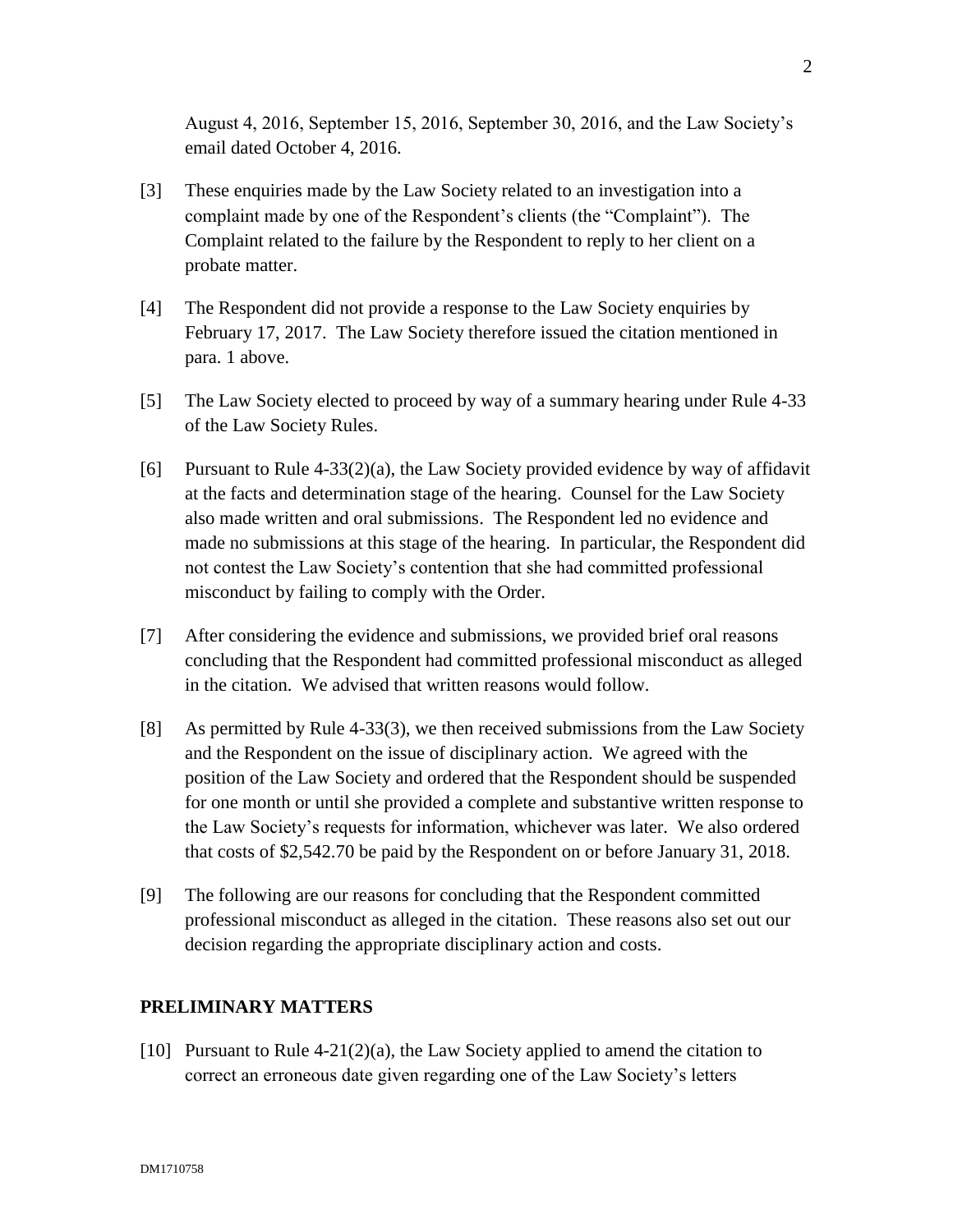requesting information from the Respondent. The date in question should have been October 24, 2016, not September 30, 2016.

- [11] With the Respondent's consent, we granted the Law Society's application to amend the citation.
- [12] We also found that the Respondent was properly served with the citation.

## **LEGAL PRINCIPLES RELEVANT TO FACTS AND DETERMINATION**

[13] The onus is on the Law Society to establish professional misconduct and the standard of proof is a balance of probabilities. As noted in *Law Society of BC v. Seifert*, 2009 LSBC 17 at para. 13:

> … the burden of proof throughout these proceedings rests on the Law Society to prove, with evidence that is clear, convincing and cogent, the facts necessary to support a finding of professional misconduct or incompetence on a balance of probabilities. …

- [14] Professional misconduct is proven where the facts as made out disclose conduct falling markedly below the standard the Law Society expects of lawyers: *Law Society of BC v. Martin*, 2005 LSBC 16 at para. 171.
- [15] The hearing panel in *Martin* further stated at para. 154:

… The real question to be determined is essentially whether the Respondent's behaviour displays culpability which is grounded in a fundamental degree of fault, that is whether it displays gross culpable neglect of his duties as a lawyer.

[16] This test was further confirmed by a Bencher review panel in *Re: Lawyer 12*, 2011 LSBC 35, which adopted the following statement of the single Bencher hearing panel in *Re: Lawyer 12*, 2011 LSBC 11 at para. 14:

> In my view, the pith and substance of these various decisions displays a consistent application of a clear principle. The focus must be on the circumstances of the Respondent's conduct and whether that conduct falls markedly below the standard expected of its members.

[17] Rule 7.1-1 of the *Code of Professional Conduct for British Columbia* (the "Code") requires lawyers, among other things, to comply with orders made under the *Legal Profession Act* or the Rules of the Law Society.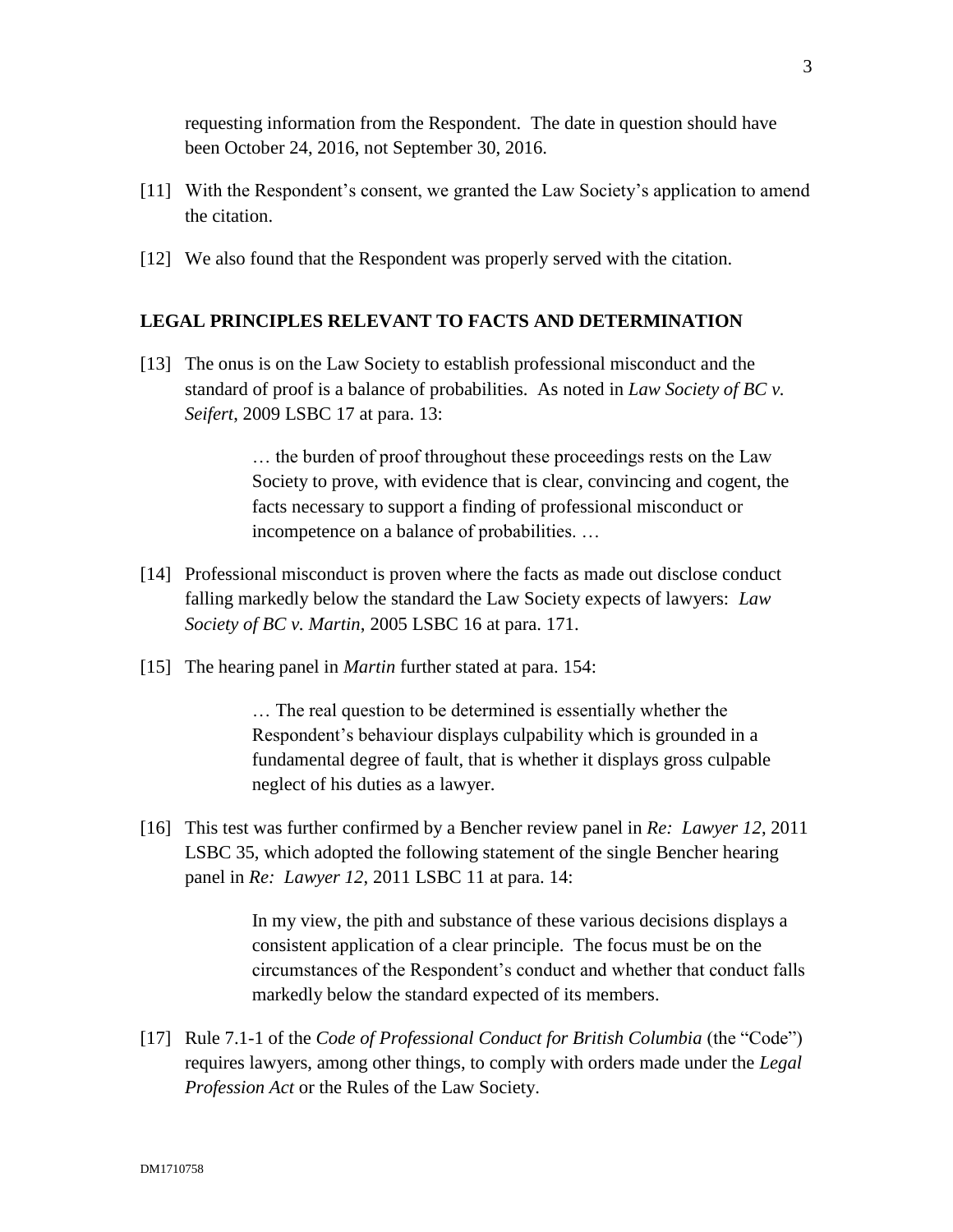- [18] A breach of an order of a hearing panel does not automatically constitute a finding of professional misconduct. However, it is generally a serious matter because, unless lawyers comply with such orders, including as in this case orders to respond to the Law Society regarding the investigation of a complaint, the Law Society cannot carry out its duties in a timely and effective manner so as to promote public confidence in the regulation of the profession, the integrity of the bar and the administration of justice.
- [19] Counsel for the Law Society provided a number of decisions involving situations where a lawyer failed to comply with an order of a hearing panel or the Law Society which resulted in a finding of professional misconduct: *Law Society of BC v. Jessacher*, 2016 LSBC 11, *Law Society of BC v. McLean*, 2015 LSBC 06, *Law Society of BC v. Welder*, 2012 LSBC 18, *Law Society of BC v. Ben-Oliel*, 2016 LSBC 35 and *Law Society of BC v. Farion*, 2017 LSBC 05.

## **REVIEW OF EVIDENCE**

- [20] The transcript of the February 3, 2017 hearing shows that the Respondent participated by telephone and understood that she had been ordered to respond to the Law Society's enquiries by February 17, 2017. Indeed, at the hearing, which took place on a Friday, the Respondent stated that she would comply with the Order by Monday morning.
- [21] Before us, the Respondent provided no explanation for her failure to comply with the Order, nor did she contest the Law Society's assertion that this failure constituted professional misconduct
- [22] Given these facts, we conclude that the failure of the Respondent to comply with the Order that she provide a complete and substantive response to the enquiries made in the Law Society's letters dated August 4, 2016, September 15, 2016, October 24, 2016 and email dated October 4, 2016 constitutes a marked departure from the standards expected of lawyers in this province and thus amounts to professional misconduct.

## **DISCIPLINARY ACTION**

[23] The Law Society is seeking a suspension from the practice of law for one month, or until the Respondent has complied with the order, whichever is last occurring.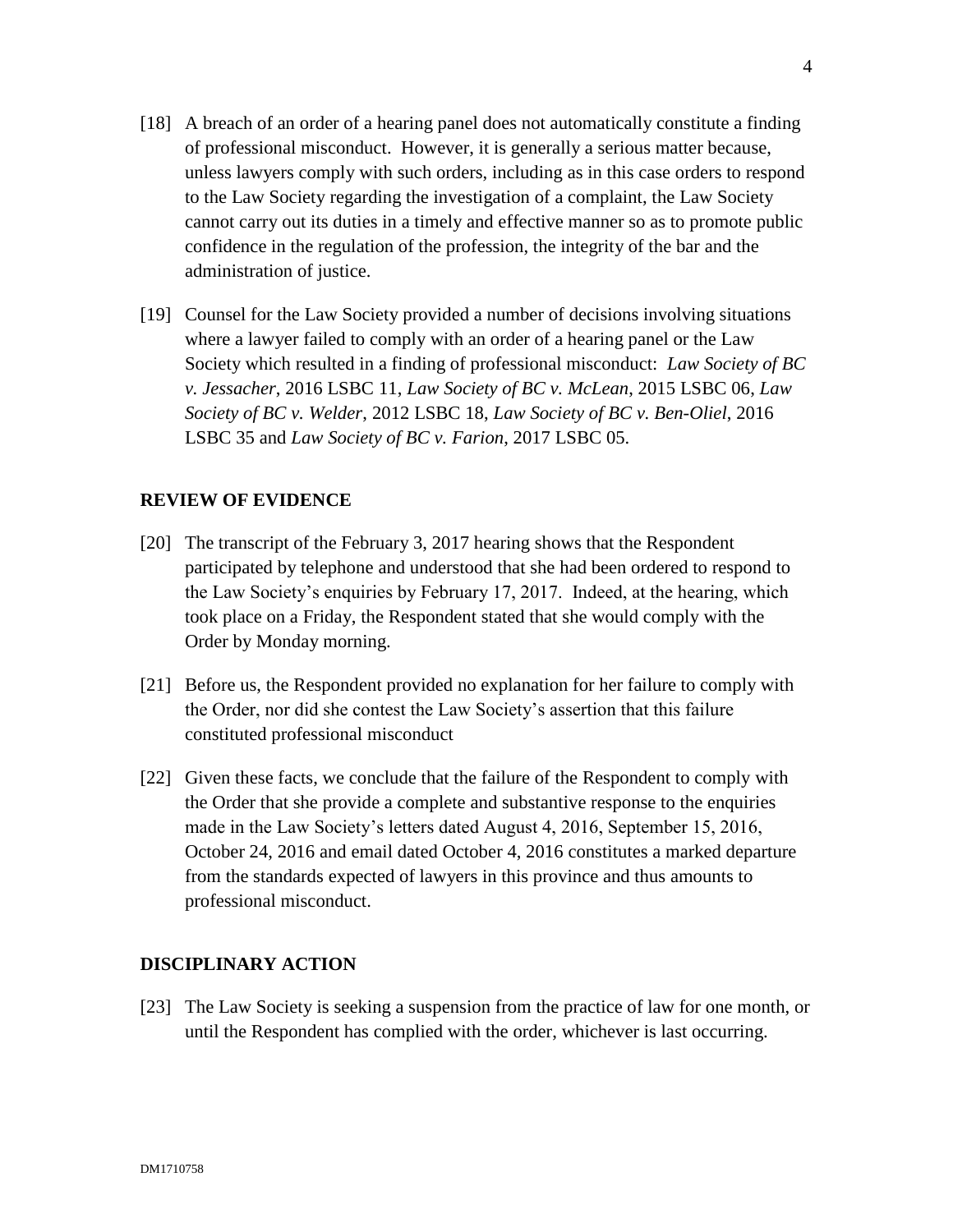- [24] The primary purpose of disciplinary proceedings is the fulfillment of the Law Society's mandate as set out in section 3 of the *Legal Profession Act* to uphold and protect the public interest in the administration of justice.
- [25] As stated in *Law Society of BC v. Hill*, 2011 LSBC 16 at para. 3:

It is neither our function nor our purpose to punish anyone. The primary object of proceedings such as these is to discharge the Law Society's statutory obligation, set out in section 3 of the *Legal Profession Act,* to uphold and protect the public interest in the administration of justice. Our task is to decide upon a sanction or sanctions that, in our opinion, is best calculated to protect the public, maintain high professional standards and preserve public confidence in the legal profession.

- [26] A non-exhaustive list of factors to be considered in assessing the appropriate penalty are set out in *Law Society of BC v. Ogilvie*, 1999 LSBC 17.
- [27] In *Law Society of BC v. Lessing*, 2013 LSBC 29, the review panel stated that not all of the *Ogilvie* factors would come into play in all cases and the weight to be given to these factors would vary from case to case, and that, in most cases, two factors will play an important role: protection of the public (including public confidence in the disciplinary process and public confidence in the profession generally), and rehabilitation of the lawyer. The review panel stated in para. 60 that, if there is a conflict between these two factors, then protection of the public will prevail.
- [28] More recently, in *Law Society of BC v. Dent,* 2016 LSBC 5 at paras. 15-16, the panel said that it is often unnecessary for a panel to review every one of the *Ogilvie* factors in explaining why it has reached a particular decision regarding penalty and that it may be helpful to reduce the *Ogilvie* factors into four consolidated *Ogilvie* factors:
	- (a) Nature, gravity and consequences of the conduct;
	- (b) Character and professional conduct record of the respondent;
	- (c) Acknowledgement of the misconduct and remedial action; and
	- (d) Public confidence in the profession including public confidence in the disciplinary process.
- [29] We adopt a similar approach, and we will consider the four consolidated *Ogilvie* factors listed above plus the range of sanctions imposed in similar cases.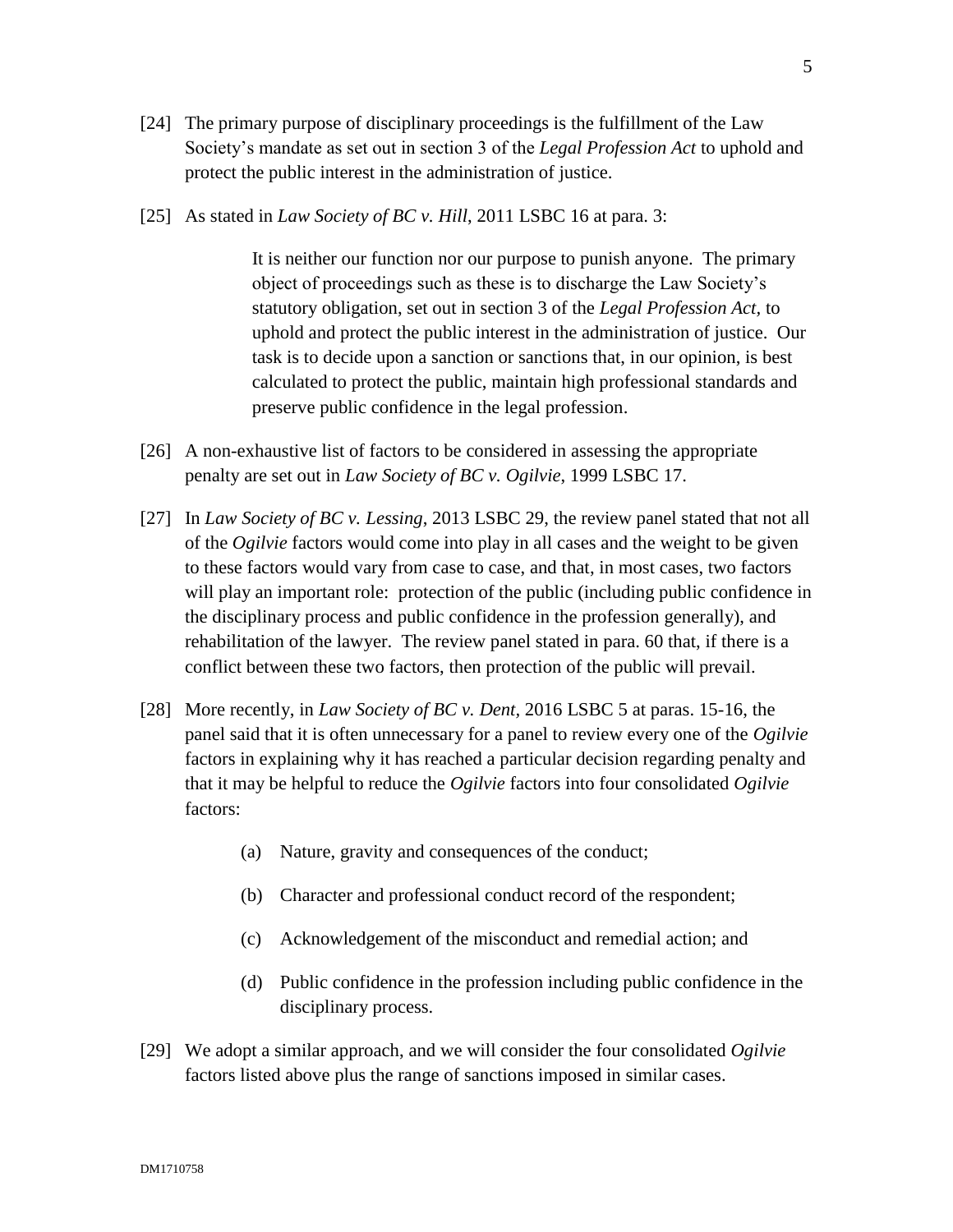#### **Nature, gravity and consequences of the conduct**

- [30] In this case, the breach of the Order was a continuation of the failure of the Respondent to provide an answer to the Law Society regarding the investigation of a client complaint. As such, the Respondent's failure to comply with the Order has further prevented the Law Society from carrying out its investigatory duties in a timely and effective manner. The gravity of this misconduct is accentuated by the fact that, as of the date of the hearing in this matter, the Respondent had still not complied with the Order.
- [31] The substantial harm caused by a failure to respond to Law Society requests for information, including information needed to investigate a client complaint, is obvious when one considers the vital importance of prompt and complete responses to the effective regulation of the profession in the public interest (*Law Society of BC v. Ben-Oliel*, 2016 LSBC 40 at para. 47). As stated in *Dobbin*, at para. 20:

… The duty to reply to communications from the Law Society is at the heart of the Law Society's regulation of the practice of law and it is essential to the Law Society's mandate to uphold and protect the interests of its members. …

[32] The same point is made in numerous other panel decisions, many of which are referenced in *Ben-Oliel* at paras. 48 and 49.

#### **Character of the Respondent and her Professional Conduct Record**

- [33] The Respondent's professional conduct record discloses the following:
	- (a) Two citations issued in 2006 that were adjudicated together in 2007. In 2005, the Legal Services Society of British Columbia ("LSS") wrote to the Respondent regarding a complaint it had received about her. The Respondent did not respond, and as a result, the LSS lodged a complaint with the Law Society. The Law Society attempted to get a response from the Respondent regarding the complaint during January to March of 2006. In April of 2006, the Discipline Committee of the Law Society directed the Respondent to attend a conduct review to discuss this matter and attempted to arrange the meeting. The Respondent did not answer the Law Society's communications. In June of 2006, the Respondent was cited for failure to communicate to arrange the conduct review. The Law Society continued to try to arrange a conduct review without success. In July the Law Society rescinded its earlier citation and issued a new citation for failure to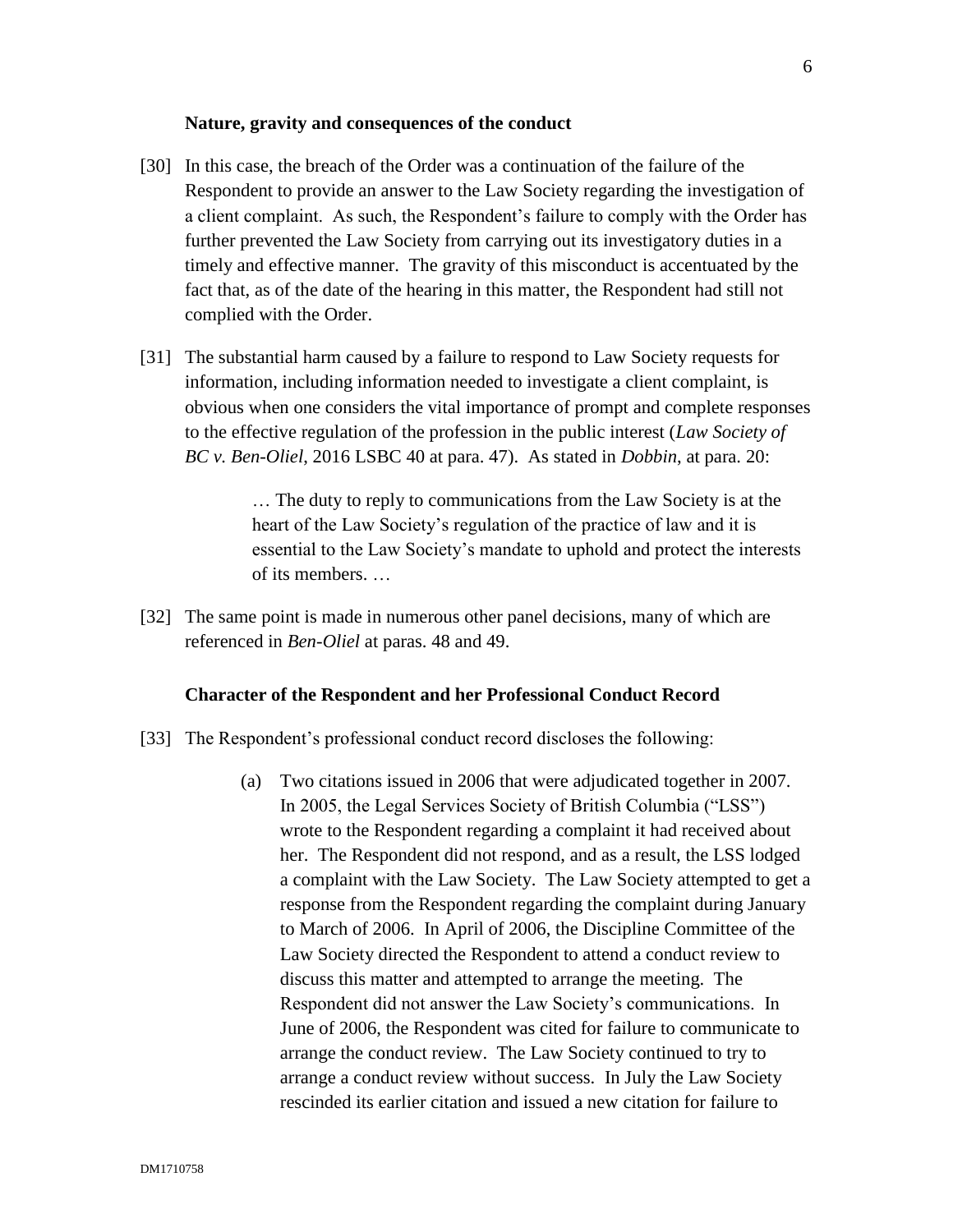respond to the LSS. In 2007, a hearing panel found that the Respondent's behaviour constituted professional misconduct and fined her \$2,000 (2007 LSBC 47). The Law Society had requested a suspension of two months. The hearing panel declined, saying that a fine was more appropriate because this was a first and isolated event.

Although this conduct occurred 10 years ago, it is troubling because of the similarity to the current conduct. In that case, the Respondent also stated she was sorry but provided no explanation for her conduct.

(b) Citation issued November 8, 2016*.* As set out in paras. 2 and 3 above, this citation relates to the Respondent's failure to respond to the Law Society's enquiries regarding a complaint made by a client in a probate matter. It resulted in the Order that is the subject matter of citation that is now before us. The disciplinary action imposed was a \$5,000 fine.

#### **Acknowledgement of the misconduct and remedial action**

[34] The Respondent has not provided any explanation as to why she breached the Order and why she has not complied with the Law Society's repeated requests for a response to her client's complaint. Based on the information before us, we see no evidence that the Respondent has taken any remedial action in this regard.

#### **Public confidence in the profession and the disciplinary process**

- [35] The public's confidence in the legal profession and the disciplinary process is seriously threatened where a lawyer repeatedly ignores attempts by the Law Society to investigate a client complaint and fails to comply with an order by a hearing panel requiring that a response be provided to the Law Society.
- [36] Counsel for the Law Society rightly notes that imposing a similar sanction for repeated misconduct may lead reasonable members of the public to conclude that the Law Society is not effectively regulating the profession, thus compromising public confidence in the profession's disciplinary process.

## **Range of sanctions in similar cases**

[37] Although our role is to select a sanction that we believe is most appropriate considering the particular characteristics of the misconduct and the particular situation of the Respondent, we do take guidance from the range of sanctions in similar cases.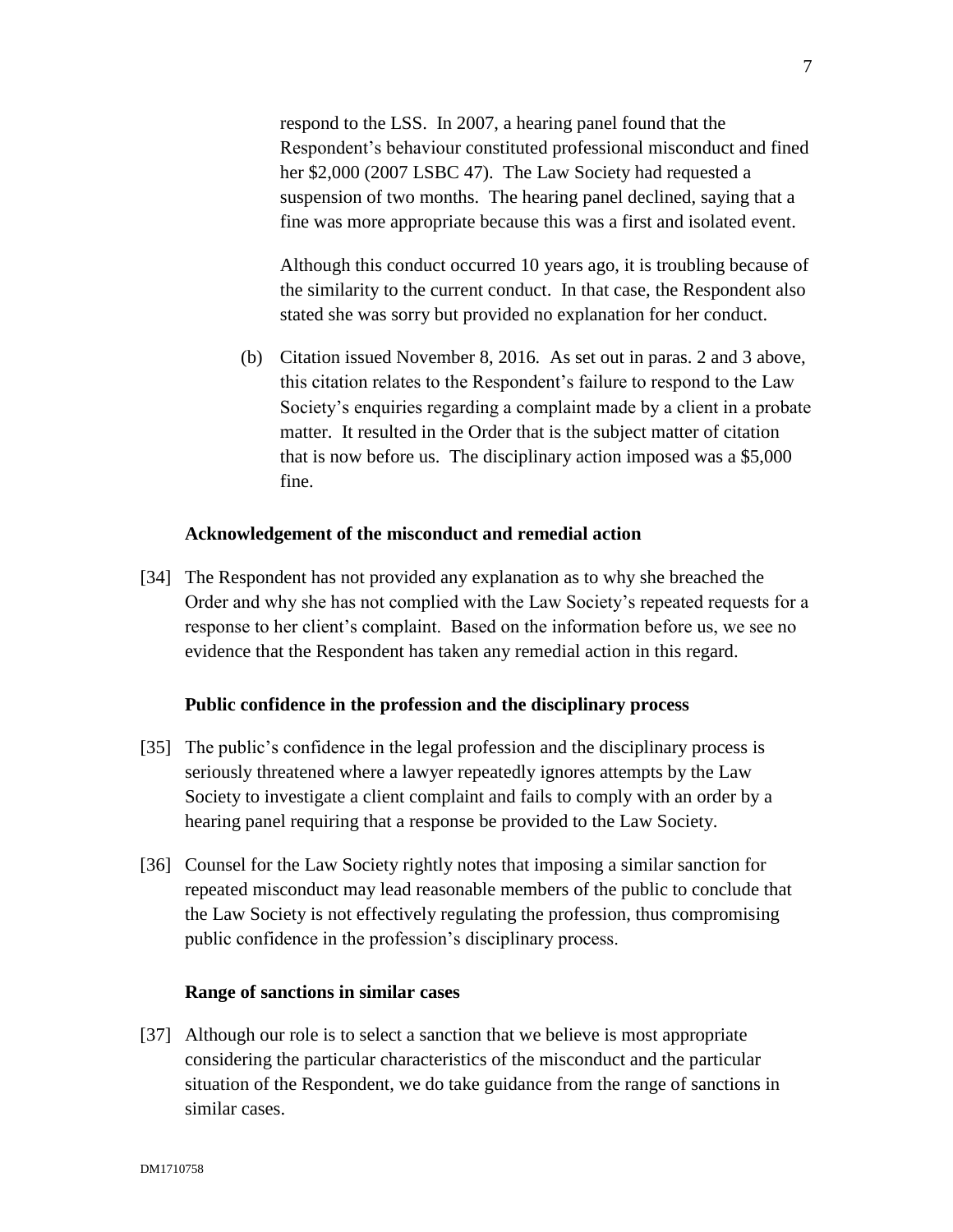- (a) *Farion* (30-day suspension for failure to comply with an order made by a previous hearing panel requiring that the respondent provide by a certain date proof or evidence that she had attended at a medical specialist on a particular date);
- (b) *Ben-Oliel* (a suspension for two months or until the respondent provided a substantive response to the Law Society for failure to comply with an order of a previous hearing panel to provide a response to the Law Society);
- (c) *Jessacher* (suspension until the respondent provided a substantive response to the Law Society for failure to comply with an order of a previous hearing panel to provide a response to the Law Society);
- (d) *McLean* (a fine of \$4,000 for failure to comply with an order made by the Chair of the Discipline Committee to produce certain information, records and documents to the Law Society);
- (e) *Welder* (three-month suspension for failure to comply with an order of a review panel regarding two requirements to pay issued by the Canada Revenue Agency); and
- (f) *Law Society of BC v. Coutlee*, 2010 LSBC 27 (one-month suspension for breach of an order of a previous hearing panel that restricted the respondent's fields of practice).
- [39] There are factors in each of the foregoing cases that can be considered to be different from those in the case before us. For example, the *McLean* decision is somewhat distinguishable as the lawyer did not have a previous citation as part of his record. The *Welder* decision is also somewhat distinguishable as the lawyer had an extensive discipline history.
- [40] Nonetheless, we conclude that the range in similar cases is a suspension of one to two months or until the original order is complied with, whichever is later.

# **Conclusion regarding disciplinary action**

[41] The factors considered above support a suspension rather than a fine. The Respondent was fined \$2,000 in 2007 for failing to respond to LSS and \$5,000 in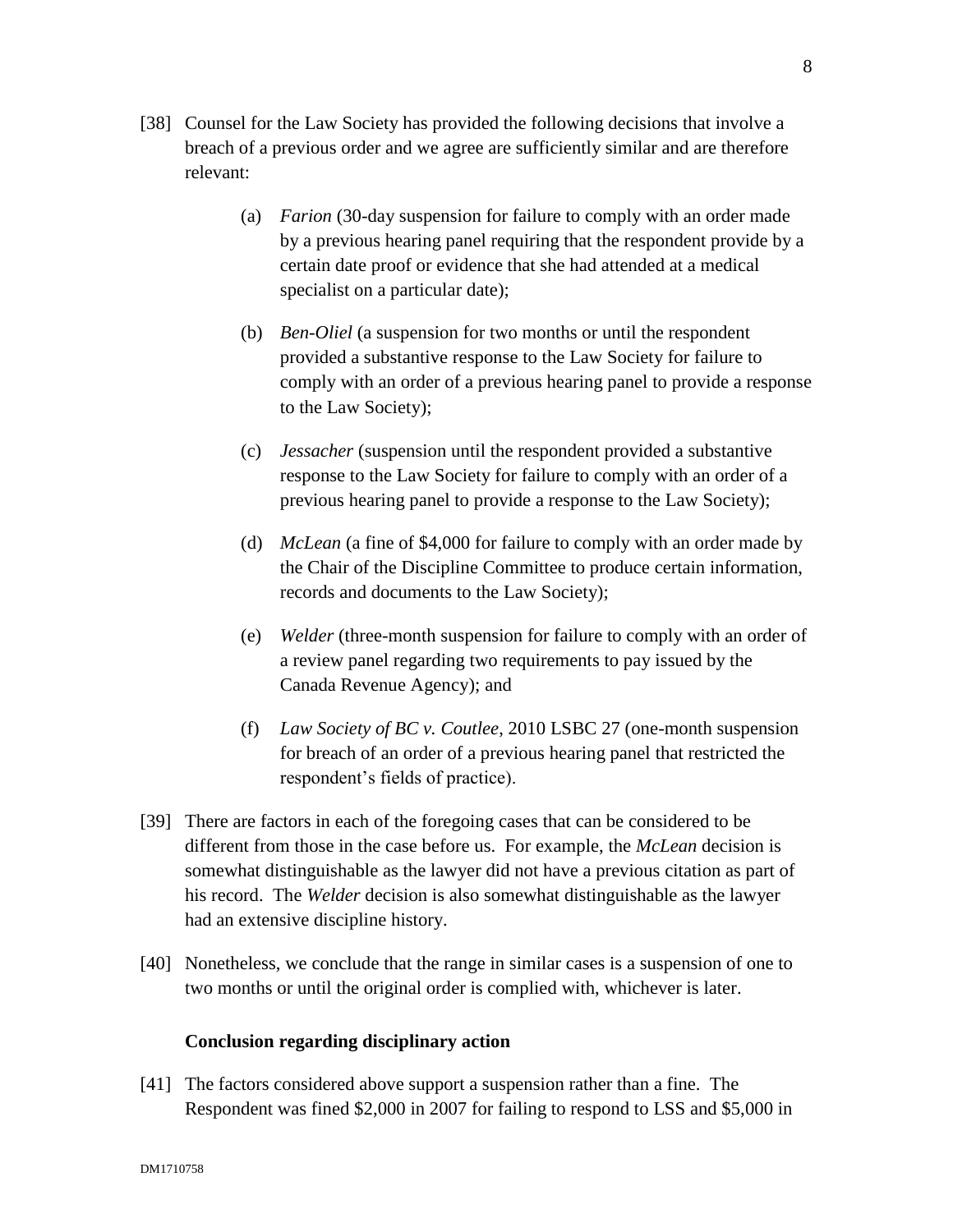2017 for failing to respond to the Law Society. We must consider the protection of the public and maintaining public confidence in the legal profession and the disciplinary process. We must also consider what we believe will motivate the Respondent to comply with the Order so that the Law Society may continue its investigation of the Complaint by the client.

## **ORDER**

- [42] We order that:
	- (a) commencing July 1, 2017, the Respondent is suspended from the practice of law for:
		- (i) a period of one month, or
		- (ii) until the Respondent has provided a complete and substantive response to the enquiries made in the Law Society's letters to her dated August 4, September 15 and October 24, 2016, and an email message dated October 4, 2016,

whichever is last occurring, pursuant to section 38(5)(d) of the *Legal Profession Act;* and

(b) the Respondent pay costs.

# **COSTS**

- [43] The Law Society seeks costs of \$2,542.70. This amount is composed of \$2,000 for a full day hearing, pursuant to the tariff, and \$542.70 in disbursements. A draft bill of costs was presented to us and was sent to the Respondent.
- [44] Rule 5-11 provides that costs under the tariff are to be awarded unless the panel determines it is reasonable and appropriate to award no costs or costs in an amount other than that provided by the tariff.
- [45] The tariff in Schedule 4 of the Rules is \$2,000 for each day of a summary hearing.
- [46] The Respondent made no submission with respect to the proposed bill of costs.
- [47] We see no reason for departing from the costs as calculated by counsel for the Law Society pursuant to the tariff. We award costs to the Law Society in the amount of \$2,542.70.